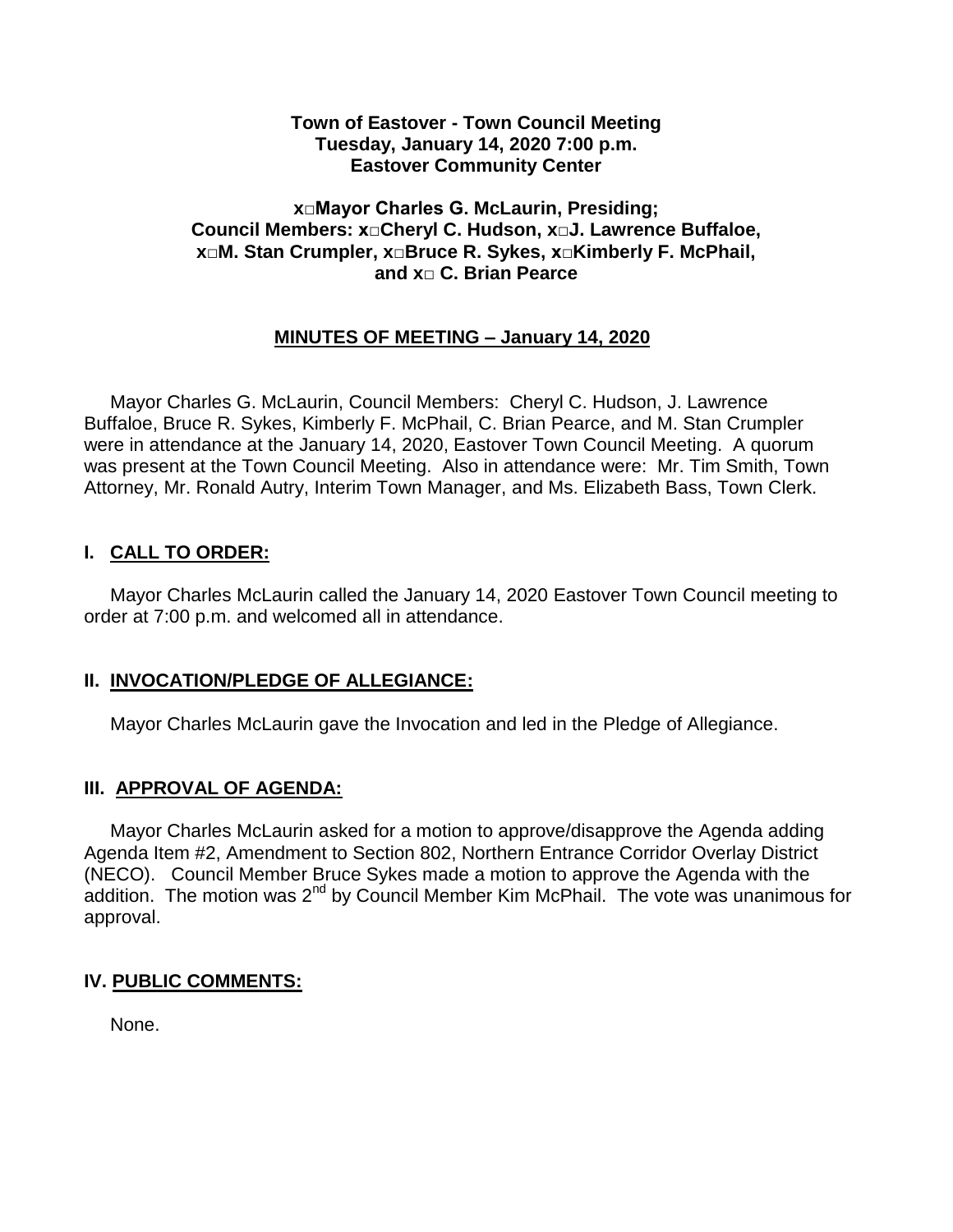## **V. CONSENT AGENDA:**

#### **1. Consider approval of the Minutes for the December 10, 2019 Town Council Meeting.**

#### **2. Consider approval of the November, 2019 Financial Reports.**

 Mayor McLaurin asked the Council if they had any questions concerning the Consent Agenda. There were none. Mayor McLaurin asked for a motion to approve/disapprove the Consent Agenda as stated.

 Council Member Stan Crumpler made a motion to approve the Consent Agenda as stated. The motion was  $2^{nd}$  by Council Member Kim McPhail. The vote was unanimous for approval.

#### **VI. DISCUSSION AGENDA:**

#### **Agenda Item #1:**

#### **Presentation by Mr. David Maxwell from McFadyen & Sumner CPAs, PA concerning Fiscal Year 2019 Audit for the Town of Eastover.**

 Mr. David Maxwell stated the Town of Eastover had a clean audit and was in sound financial condition. The Town ended FY2019 with \$819,000 cash flow positive and \$5.1 million in cash reserve.

 The Town of Eastover's revenues are \$1.744 million up \$59,000 from 2018. Mr. Maxwell stated the Sales Tax is 45% of Town's Revenues and Property Tax is at 38% of the Town's revenues. Mr. Maxwell stated there is very little fluctuation.

 Mr. Maxwell said the expenditures/expenses for the Town of Eastover are \$926,000 which is down \$181,000 from FY2018. The largest expenditure is Public Safety at 45% or \$420,000. The next highest expenditure is general government at 32% or \$294,000. The General Government expenditure is all expenditures not required to be accounted for in another department.

 Mr. Maxwell stated there was a management letter in the audit that included recommendations to overcome inherent risks because of the lack of segregation of duties due to the Town of Eastover being so small. Mr. Maxwell said the Council already practices these recommendations such as being faithful in attendance at Council meetings, reviewing the interim financial review, and participating in the budget process. Mr. Maxwell said the Town of Eastover has strong internal controls, policies, and procedures. He said this was an exceptional audit. He said moving funds into the NC Capital Management Trust was a smart idea and he fully supported and applauded the Board on making that decision.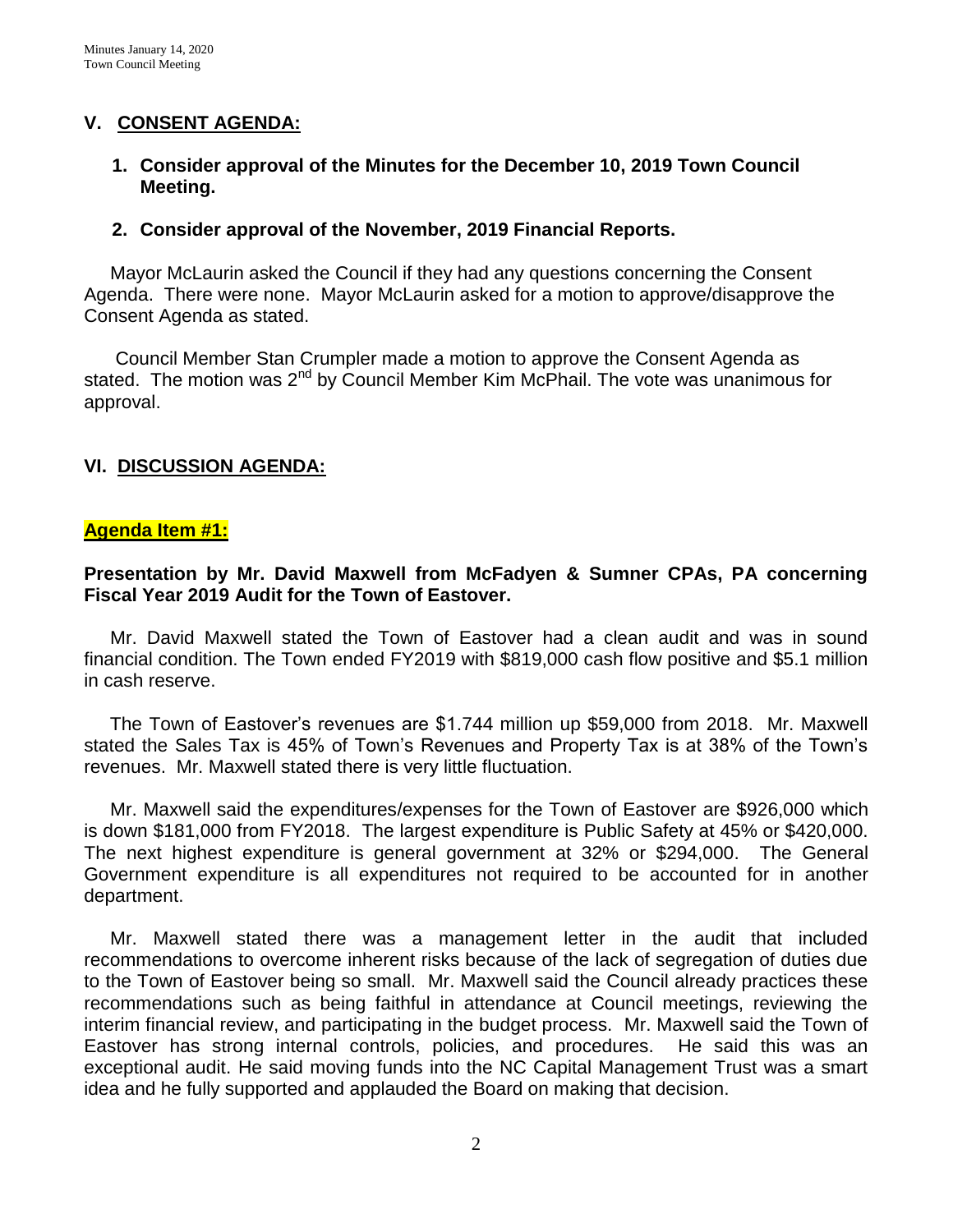Mr. Maxwell stated that his firm will no longer be preparing government audits. He said due to personal reasons he has to leave the firm and therefore there is no auditor for the governmental entities. Mr. Maxwell stated he would recommend someone as soon as possible.

 After some discussion Mayor McLaurin asked the Council if they had any questions concerning the Fiscal Year 2017 Audit. There were none.

 Mayor McLaurin asked for a motion to approve/disapprove the Fiscal Year 2019 Audit. Council Member Kim McPhail made a motion to approve the Fiscal Year 2019 Audit. The motion was 2<sup>nd</sup> by Council Member Cheryl Hudson. The vote was unanimous for approval.

## **Agenda Item #2:**

## **Amendment to Section 802, Northern Entrance Corridor Overlay District (NECO)**

 Council Member Stan Crumpler stated the Amendment needed to be looked at and either agreed upon or re-drawn. After several minutes of discussion the Council went line by line on the amendment.

 Mayor McLaurin asked the Council if there were any more questions on the Amendment, there were none. Mayor McLaurin asked for a motion to approve/disapprove the Amendment.

 Council Member Stan Crumpler made a motion to approve Amendment to section 802 with the following changes:

# **Omit:**

- Line O-Industrial Operations Not Otherwise Prohibited
- Line DD-Retailing or Servicing (greater than 15,000 sq. ft.)

# **Add:**

• Line RR-Borrow source operations

Council Member Bruce Sykes  $2<sup>nd</sup>$  the motion. The vote was unanimous for approval.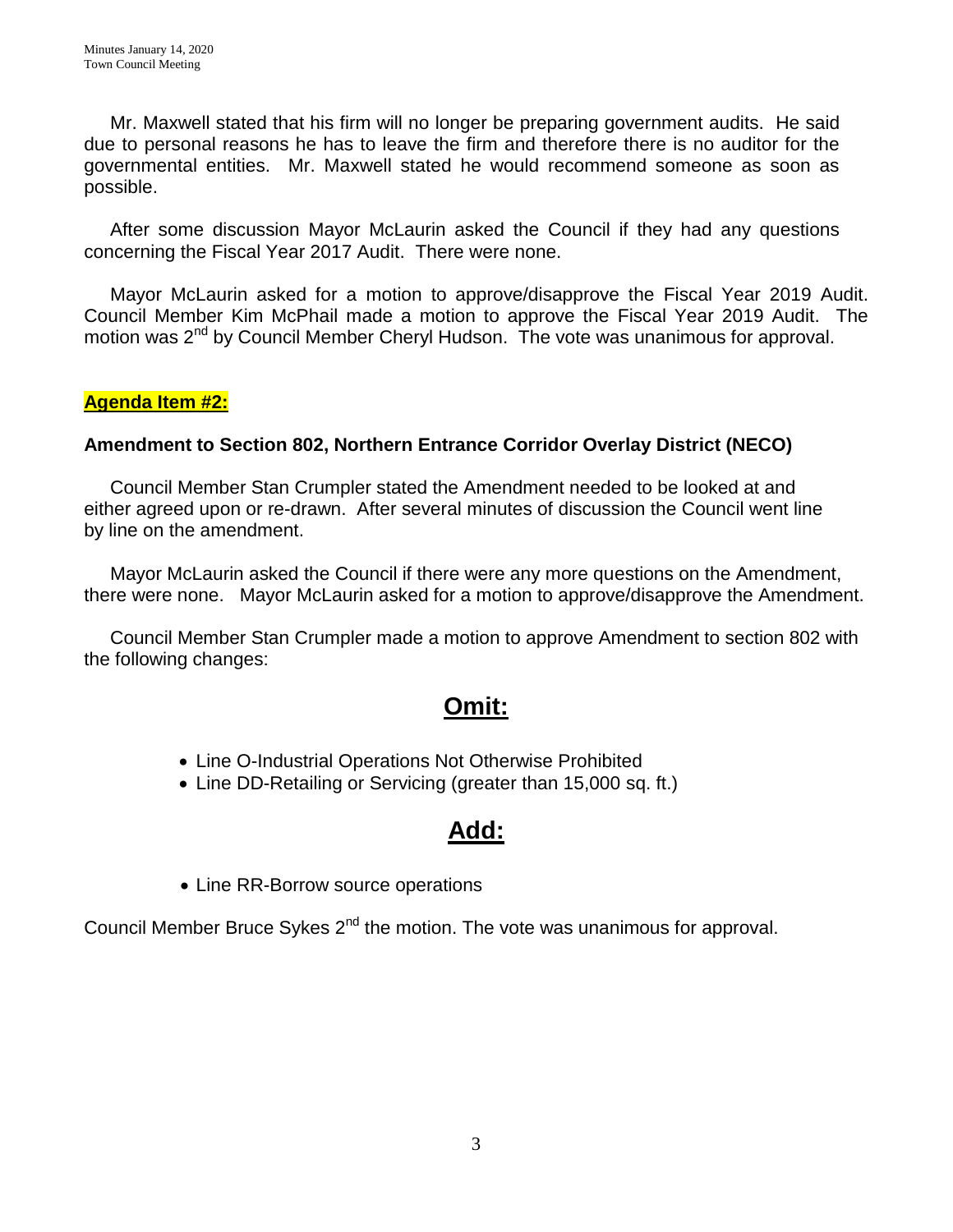# **VII. RECEIVE MAYOR'S UPDATE:**

- A Planning Session is scheduled for January 23, 2020 at 5:00pm. A meal will be provided. Please be prepared to discuss such things as the Gun Ordinance and the Noise Ordinance, Eastover Ballpark, Del Crawford, and anything else the Council feels is important.
- A Meeting with the Eastover Fire Department is scheduled for Wednesday January 22, 2020 at 10:00am. The Mayor, Council Member Lawrence Buffaloe, Council Member Cheryl Hudson and the Town Manager will be attending.
- Christmas Wreaths need to be changed. A meeting was held with Mosca concerning purchasing new Christmas decorations. This will be discussed in detail at the planning session meeting.
- Powell Bill Funds must be assessed. The Town could look at purchasing several side streets. This will be discussed at the Planning Session Meeting.
- Mr. Talmadge Baggett stated that the new Eastover Sanitary Building is a priority. He said that getting sewer to Hwy 13 and Murphy Road are a concern. Mr. Baggett said a sleeve might be able to be placed under 95 while they are widening it to help get more sewer to Hwy 13 area and the Murphy Road area. When ESD is able they will then be able to run the sewer pipe in the sleeve and be able to get sewer to these areas.

# **VIII. RECEIVE TOWN COUNCIL UPDATE:**

- Council Member Bruce Sykes stated that a there is a \$19,000 deficit with Park and Rec. He stated the Town needed to schedule a meeting with him. Three out of four of the Pickle Ball Courts are ready. The Beach Volleyball needs paint on the posts, needs a net, and needs beach sand that cost approximately \$4,000.
- Fayetteville Parks and Rec has a shortfall with all parks.
- Council Member Cheryl Hudson stated the Ethics training had to be taken by all new and incumbent Council Members. She asked the Council about purchasing the course online so that all required members can take it at their convenience. the Council agreed and instructed the Town Manager to go ahead and purchase the Ethics Training.